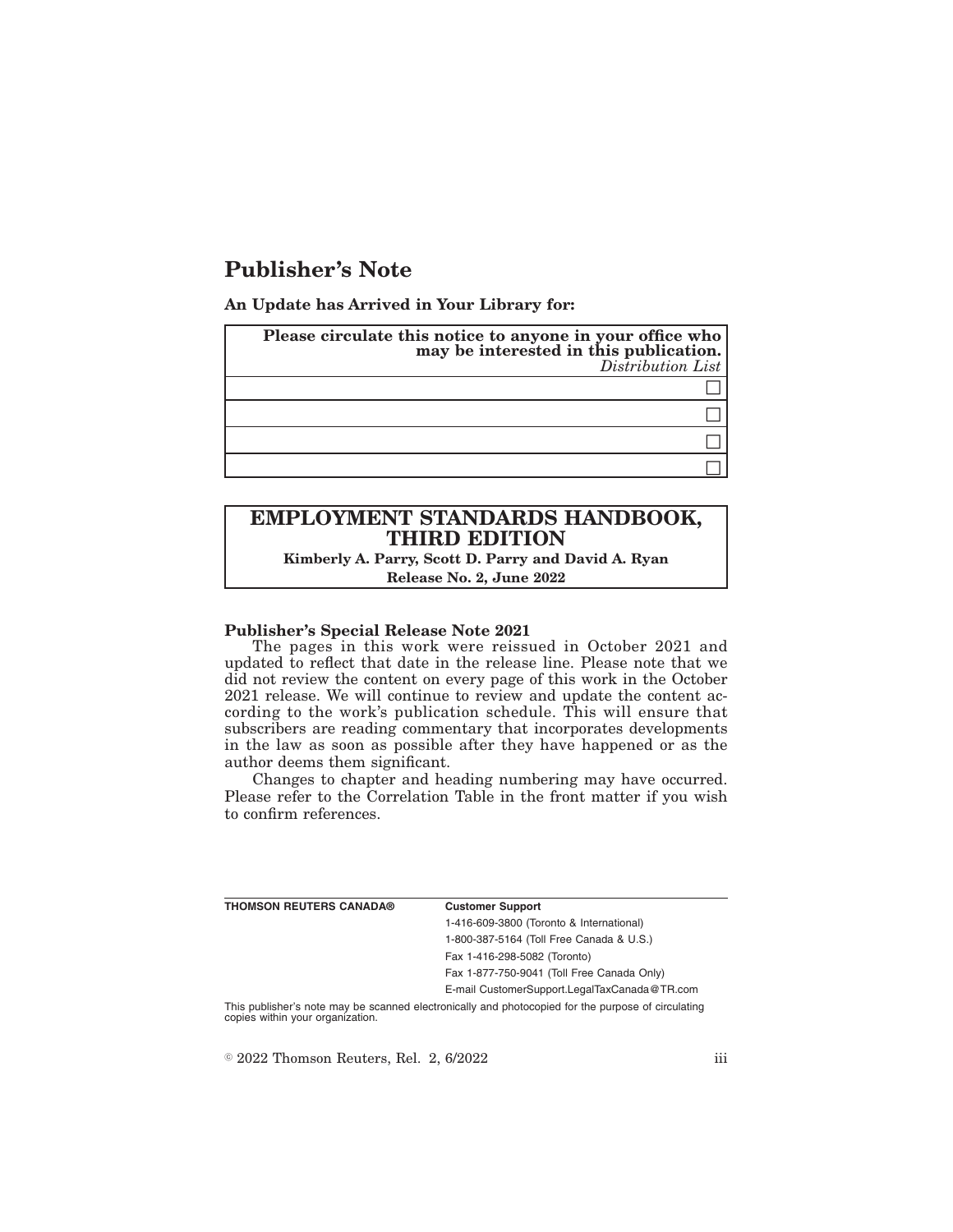The *Employment Standards Handbook, Third Edition* offers a thorough explanation of the scope of the Ontario *Employment Standards Act, 2000*, a clearer understanding of the policies used by the Employment Practices Branch of the Ministry of Labour in the administration of the Act and reliable updates on this rapidly changing area of law. It includes the full text of the Act and all regulations, a discussion of the various provisions of the Act and a collection of Digests referenced to the applicable portions of the book.

#### **What's New in This Update:**

This release includes updates to the caselaw and commentary in Chapter 1 (Definitions), 3 (Application of the Act), 5 (Payment of Wages, Records), 7 (Records: Recording, Keeping and Custody), 8 (Hours of Work, Overtime, Minimum Wage), 11 (Overtime Provisions), 17 (Leaves of Absence), 18 (Termination and Severance), 21 (Reprisal), 22 (Temporary Help Agencies), 24 (Liability of Directors) and 27 (Reviews by Board).

## **Highlights**

**DEFINITIONS – REGULAR RATE DEFINED; RECORDS: RE-CORDING, KEEPING AND CUSTODY – EXCEPTION – SALA-RIED EMPLOYEES; RECORDS: RECORDING, KEEPING AND CUSTODY – MEANING OF SALARY; OVERTIME PROVISIONS – OVERTIME THRESHOLD; OVERTIME PROVISIONS – PERMITTING OVERTIME WORK –** In *RBC Insurance Agency Ltd. Agence D'Assurances RBC Ltee (Re)*, the employer applied for review of an Order to Pay the claimant \$164,337.34 for unpaid overtime. The claimant earned a base salary in the form of a nonrecoverable draw and variable compensation while employed as a Property and Casualty Insurance Advisor, then Life and Living Benefits Advisor. The employer denied owing any overtime pay to the claimant. The board was required to address several issues relating to whether the respondent worked overtime and how overtime should be compensated given the nature of the claimant's variable compensation. The decision, which allowed the application in part as to quantum, addressed: the significance of the Act's record keeping obligations; whether any overtime worked was "suffered or permitted to be done by the employer; and whether any overtime hours worked were sufficiently quantified to warrant a remedy. The Board directed how to calculate the claimant's regular rate for variable compensation earnings and the formula for determining his overtime entitlement. In this release, this significant decision is discussed in several sections, including in a new Chapter 7 section entitled **Meaning of Salary – Section 15(4)**. Digests of the decision have also